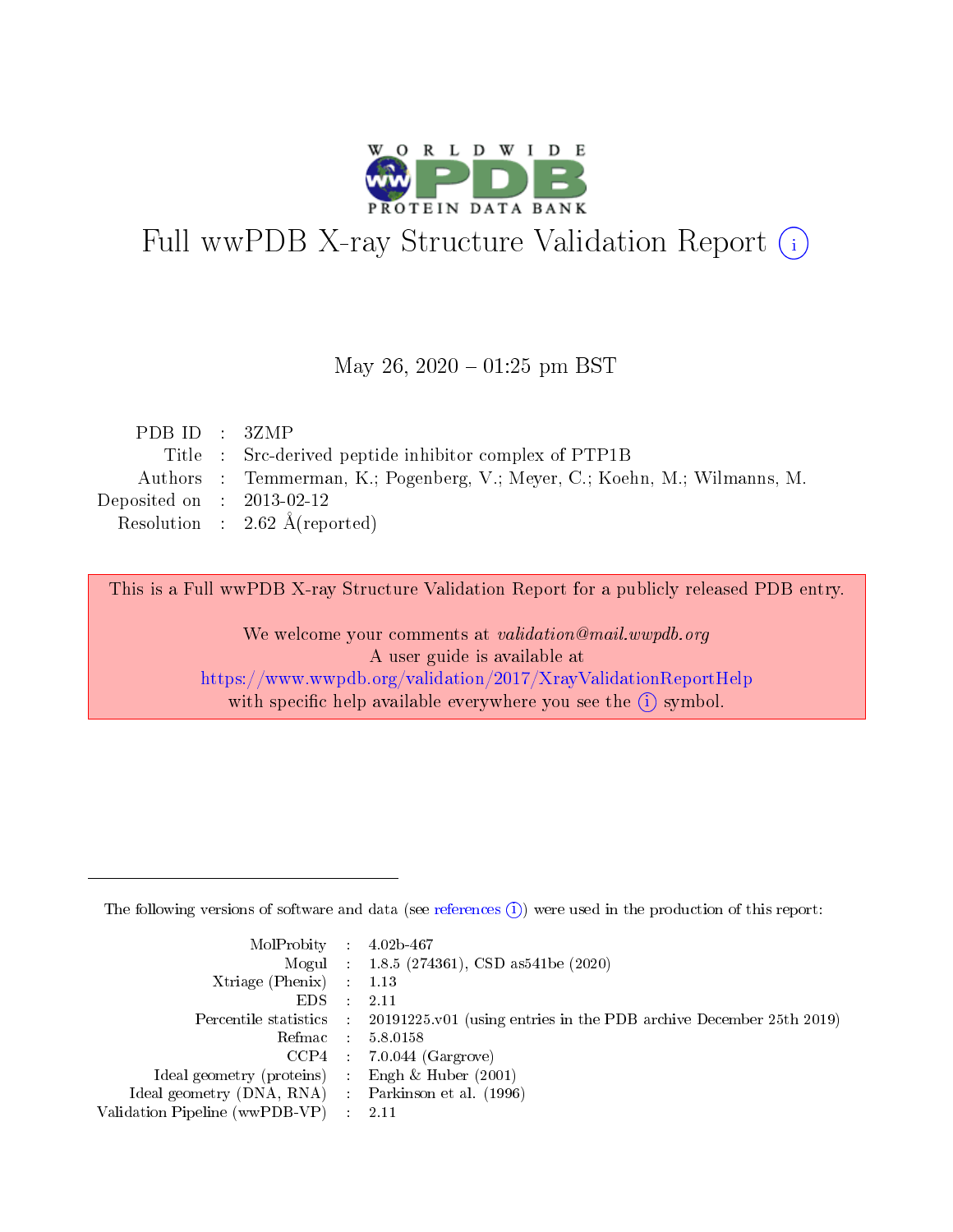# 1 [O](https://www.wwpdb.org/validation/2017/XrayValidationReportHelp#overall_quality)verall quality at a glance  $(i)$

The following experimental techniques were used to determine the structure: X-RAY DIFFRACTION

The reported resolution of this entry is 2.62 Å.

Percentile scores (ranging between 0-100) for global validation metrics of the entry are shown in the following graphic. The table shows the number of entries on which the scores are based.



| Metric                | Whole archive<br>$(\#\mathrm{Entries})$ | Similar resolution<br>$(\#\text{Entries}, \text{resolution range}(\textup{\AA}))$ |
|-----------------------|-----------------------------------------|-----------------------------------------------------------------------------------|
| $R_{free}$            | 130704                                  | 3797 (2.64-2.60)                                                                  |
| Clashscore            | 141614                                  | 4168 $(2.64 - 2.60)$                                                              |
| Ramachandran outliers | 138981                                  | $4093(2.64-2.60)$                                                                 |
| Sidechain outliers    | 138945                                  | $4093(2.64-2.60)$                                                                 |
| RSRZ outliers         | 127900                                  | 3731 (2.64-2.60)                                                                  |

The table below summarises the geometric issues observed across the polymeric chains and their fit to the electron density. The red, orange, yellow and green segments on the lower bar indicate the fraction of residues that contain outliers for  $>=3, 2, 1$  and 0 types of geometric quality criteria respectively. A grey segment represents the fraction of residues that are not modelled. The numeric value for each fraction is indicated below the corresponding segment, with a dot representing fractions <=5% The upper red bar (where present) indicates the fraction of residues that have poor fit to the electron density. The numeric value is given above the bar.

| Mol | Chain | $\vert$ Length | Quality of chain |            |     |     |           |     |
|-----|-------|----------------|------------------|------------|-----|-----|-----------|-----|
|     | А     | 329            | 2%               | 61%        |     | 22% | $\bullet$ | 16% |
|     | В     | 329            | $\%$             | 24%        | ٠   |     | 19%       |     |
| ച   |       | $10\,$         | 20%              | 40%<br>40% |     | 30% |           | 10% |
| ച   |       | 10             | 20%              | 10%        | 70% |     |           |     |

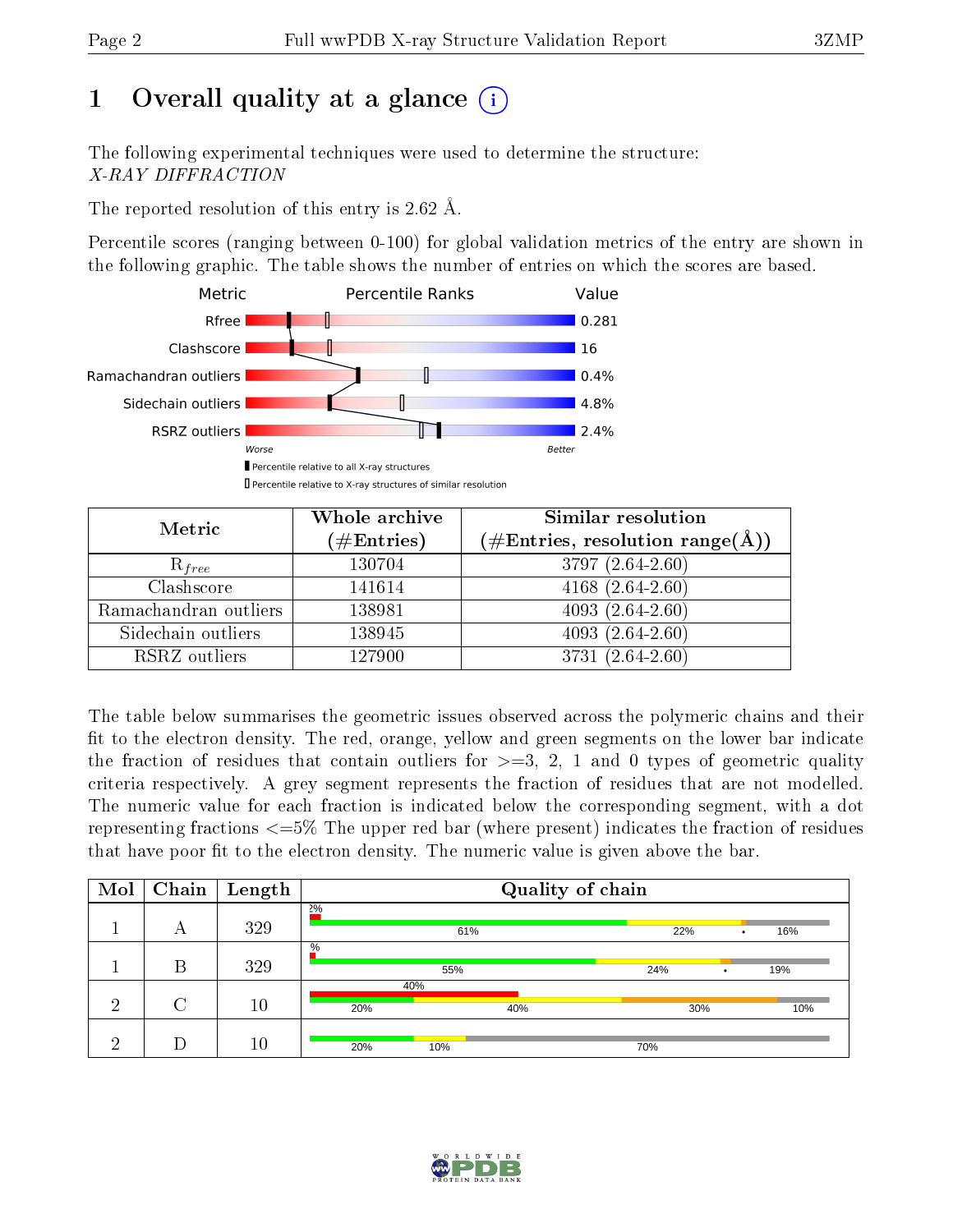# 2 Entry composition  $\left( \cdot \right)$

There are 3 unique types of molecules in this entry. The entry contains 4376 atoms, of which 0 are hydrogens and 0 are deuteriums.

In the tables below, the ZeroOcc column contains the number of atoms modelled with zero occupancy, the AltConf column contains the number of residues with at least one atom in alternate conformation and the Trace column contains the number of residues modelled with at most 2 atoms.

 Molecule 1 is a protein called TYROSINE-PROTEIN PHOSPHATASE NON-RECEPTOR TYPE 1.

| Mol | Chain   Residues | Atoms               |                        |              |       | $\text{ZeroOcc}$   AltConf   Trace |  |  |
|-----|------------------|---------------------|------------------------|--------------|-------|------------------------------------|--|--|
|     | 276              | $\rm Total$<br>2134 | $\mathbf{C}$ .<br>1363 | - N<br>- 369 | - 390 | -12                                |  |  |
|     | 266              | Total<br>2091       | C N<br>1334            | 362 383      |       | - 12                               |  |  |

| Chain | Residue  | Modelled   | Actual     | Comment             | Reference         |
|-------|----------|------------|------------|---------------------|-------------------|
| А     | $-7$     | MET        |            | expression tag      | <b>UNP P18031</b> |
| A     | $-6$     | <b>HIS</b> |            | expression tag      | <b>UNP P18031</b> |
| A     | $-5$     | <b>HIS</b> |            | expression tag      | <b>UNP P18031</b> |
| A     | $-4$     | <b>HIS</b> |            | expression tag      | <b>UNP P18031</b> |
| A     | $-3$     | <b>HIS</b> |            | expression tag      | <b>UNP P18031</b> |
| А     | $-2$     | <b>HIS</b> |            | expression tag      | <b>UNP P18031</b> |
| А     | $-1$     | <b>HIS</b> |            | expression tag      | <b>UNP P18031</b> |
| А     | $\theta$ | <b>HIS</b> |            | expression tag      | <b>UNP P18031</b> |
| А     | 215      | <b>SER</b> | CYS        | engineered mutation | <b>UNP P18031</b> |
| B     | $-7$     | MET        |            | expression tag      | <b>UNP P18031</b> |
| B     | $-6$     | <b>HIS</b> |            | expression tag      | <b>UNP P18031</b> |
| B     | $-5$     | HIS        |            | expression tag      | <b>UNP P18031</b> |
| B     | $-4$     | <b>HIS</b> |            | expression tag      | <b>UNP P18031</b> |
| B     | $-3$     | <b>HIS</b> |            | expression tag      | <b>UNP P18031</b> |
| B     | $-2$     | <b>HIS</b> |            | expression tag      | <b>UNP P18031</b> |
| B     | $-1$     | HIS        |            | expression tag      | UNP P18031        |
| B     | $\Omega$ | <b>HIS</b> |            | expression tag      | <b>UNP P18031</b> |
| B     | 215      | <b>SER</b> | <b>CYS</b> | engineered mutation | <b>UNP P18031</b> |

There are 18 discrepancies between the modelled and reference sequences:

Molecule 2 is a protein called PROTO-ONCOGENE TYROSINE-PROTEIN KINASE SRC.

| $\operatorname{Mol}$ | Chain   Residues | $\rm{Atoms}$ |  |  |         | $\text{ZeroOcc} \mid \text{AltConf} \mid \text{Trace}$ |  |  |
|----------------------|------------------|--------------|--|--|---------|--------------------------------------------------------|--|--|
|                      |                  | $Total \sim$ |  |  | C H N   |                                                        |  |  |
|                      |                  |              |  |  | 46 2 12 |                                                        |  |  |

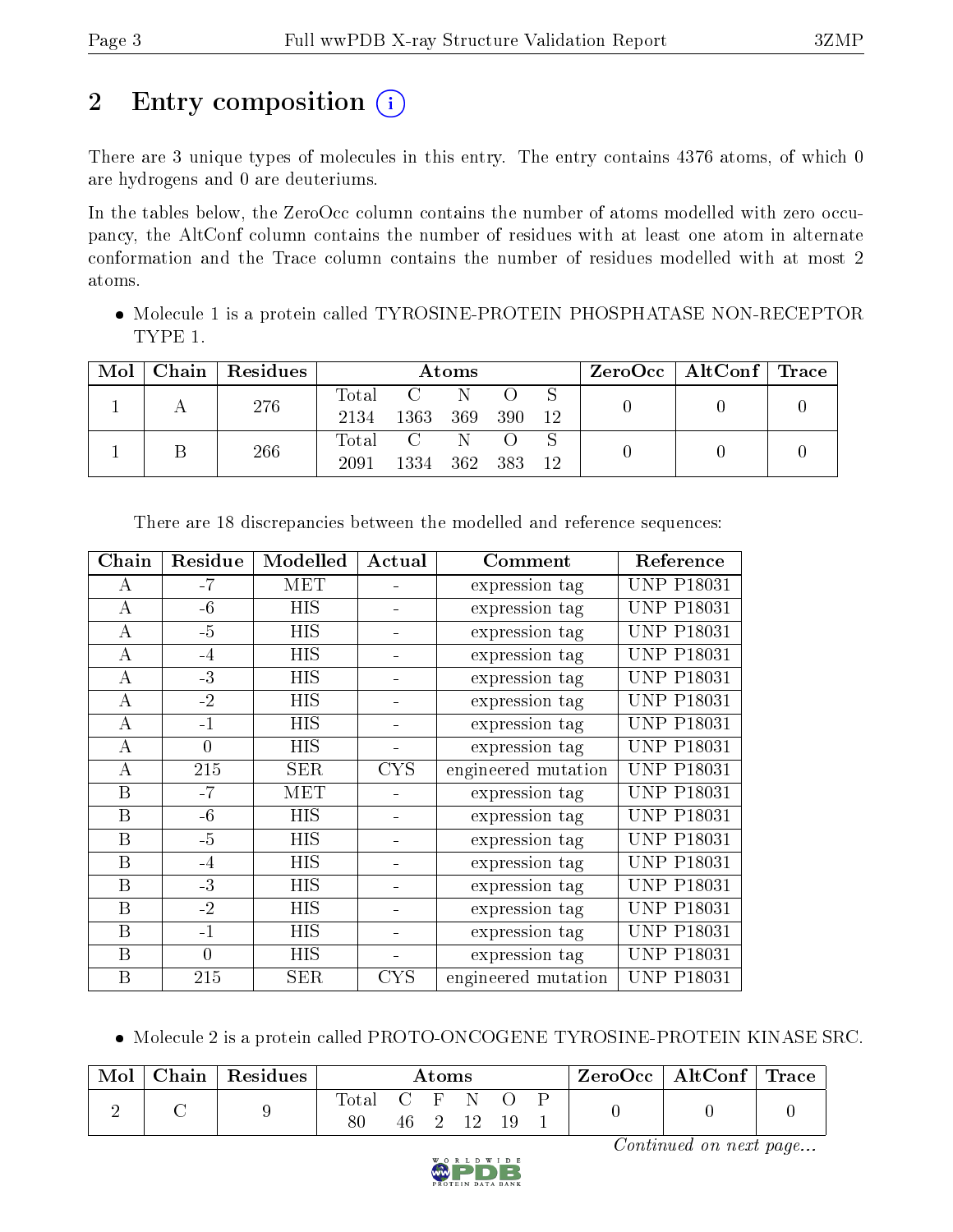Continued from previous page...

| Mol | Chain | Residues | Atoms         |  |  | ZeroOcc   AltConf   Trace |  |  |  |  |
|-----|-------|----------|---------------|--|--|---------------------------|--|--|--|--|
|     |       |          | Total C F N O |  |  | 16 2 3                    |  |  |  |  |

• Molecule 3 is water.

|   | Mol   Chain   Residues | Atoms                            | $ZeroOcc \   \ AltConf \  $ |
|---|------------------------|----------------------------------|-----------------------------|
| २ | 25                     | Total O<br>25 <sub>1</sub><br>25 |                             |
|   | 17                     | Total<br>17<br>17                |                             |
| 2 |                        | Total O                          |                             |

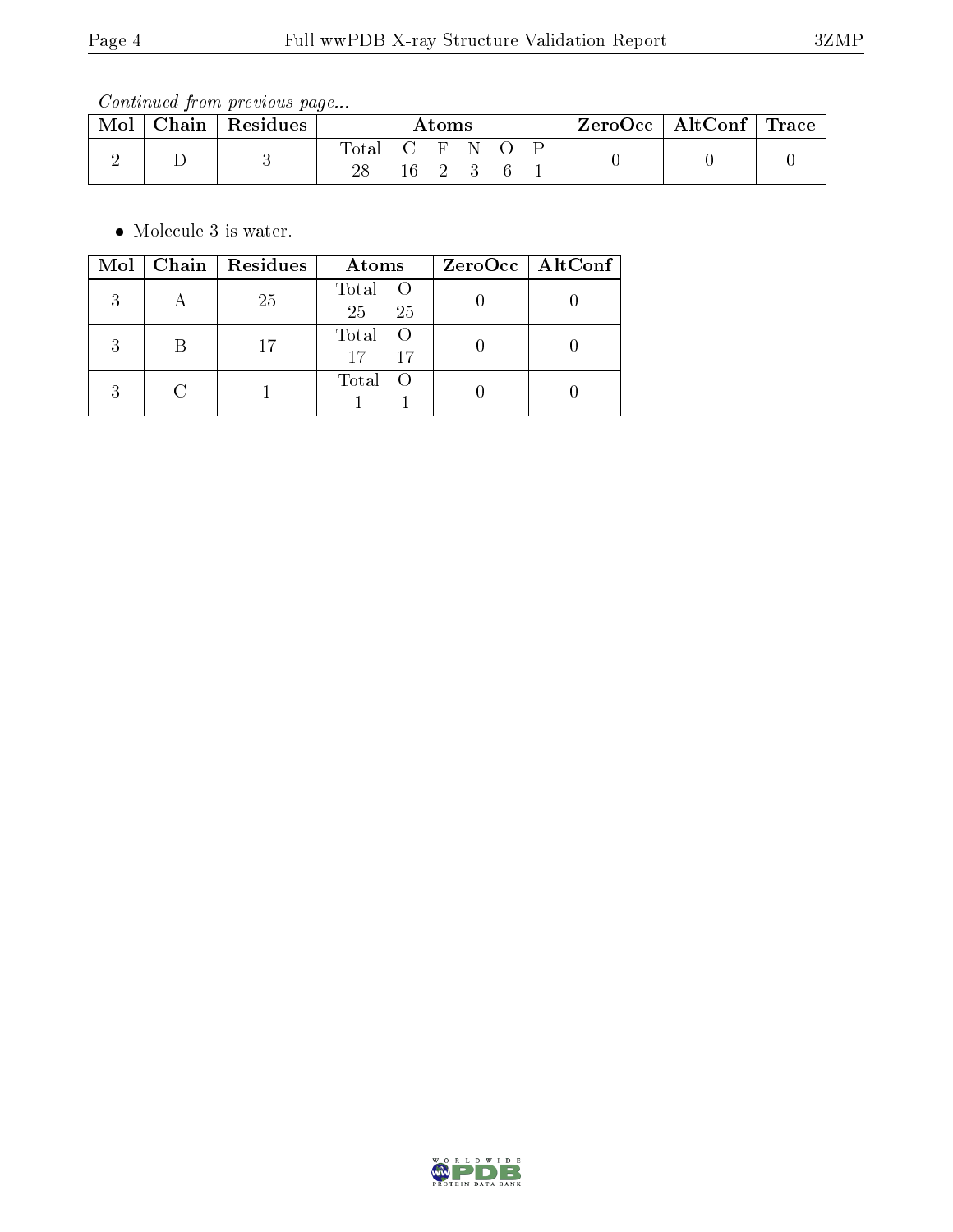# 3 Residue-property plots  $(i)$

These plots are drawn for all protein, RNA and DNA chains in the entry. The first graphic for a chain summarises the proportions of the various outlier classes displayed in the second graphic. The second graphic shows the sequence view annotated by issues in geometry and electron density. Residues are color-coded according to the number of geometric quality criteria for which they contain at least one outlier: green  $= 0$ , yellow  $= 1$ , orange  $= 2$  and red  $= 3$  or more. A red dot above a residue indicates a poor fit to the electron density (RSRZ  $> 2$ ). Stretches of 2 or more consecutive residues without any outlier are shown as a green connector. Residues present in the sample, but not in the model, are shown in grey.



• Molecule 1: TYROSINE-PROTEIN PHOSPHATASE NON-RECEPTOR TYPE 1

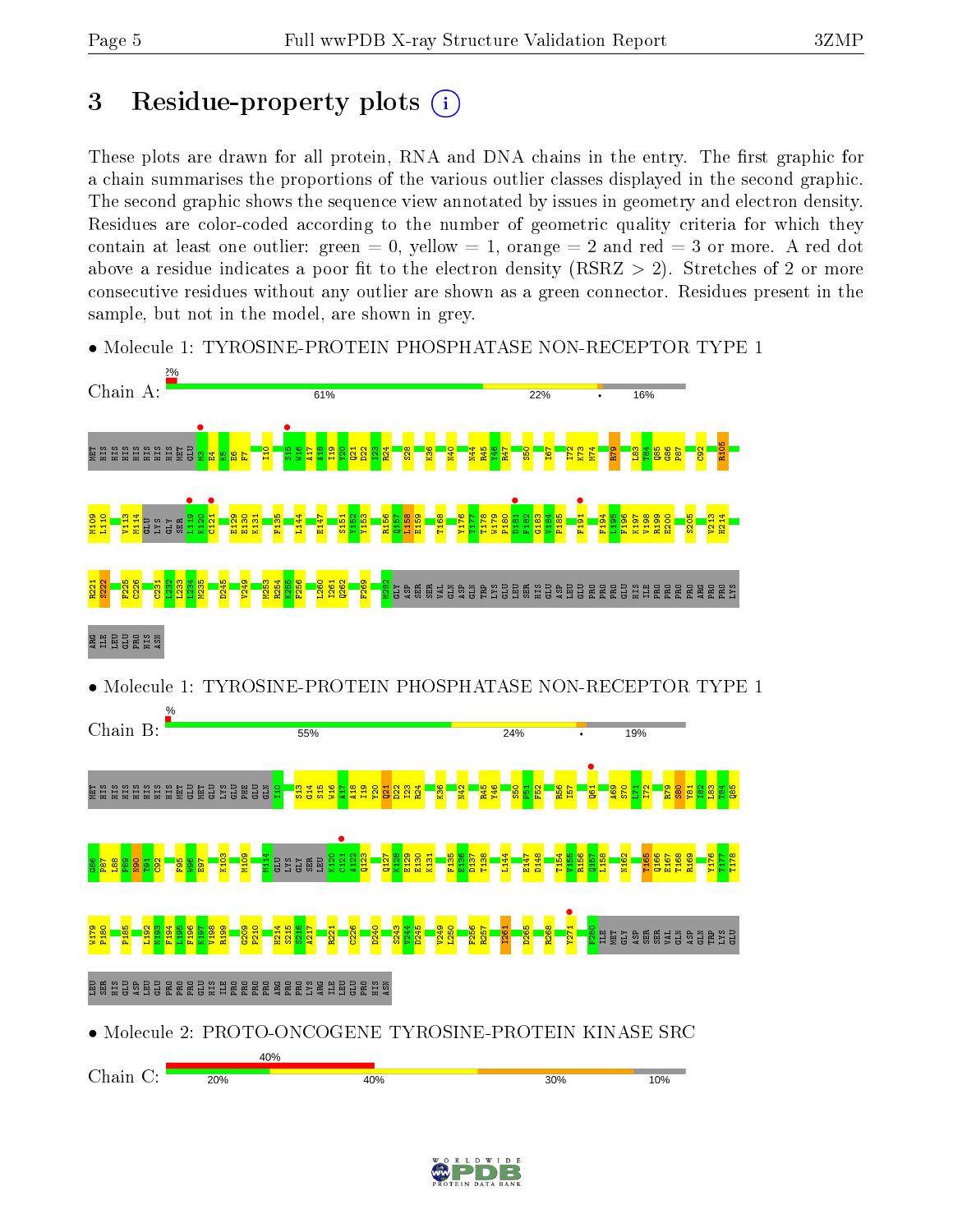

• Molecule 2: PROTO-ONCOGENE TYROSINE-PROTEIN KINASE SRC

Chain D: 20% 10% 70%



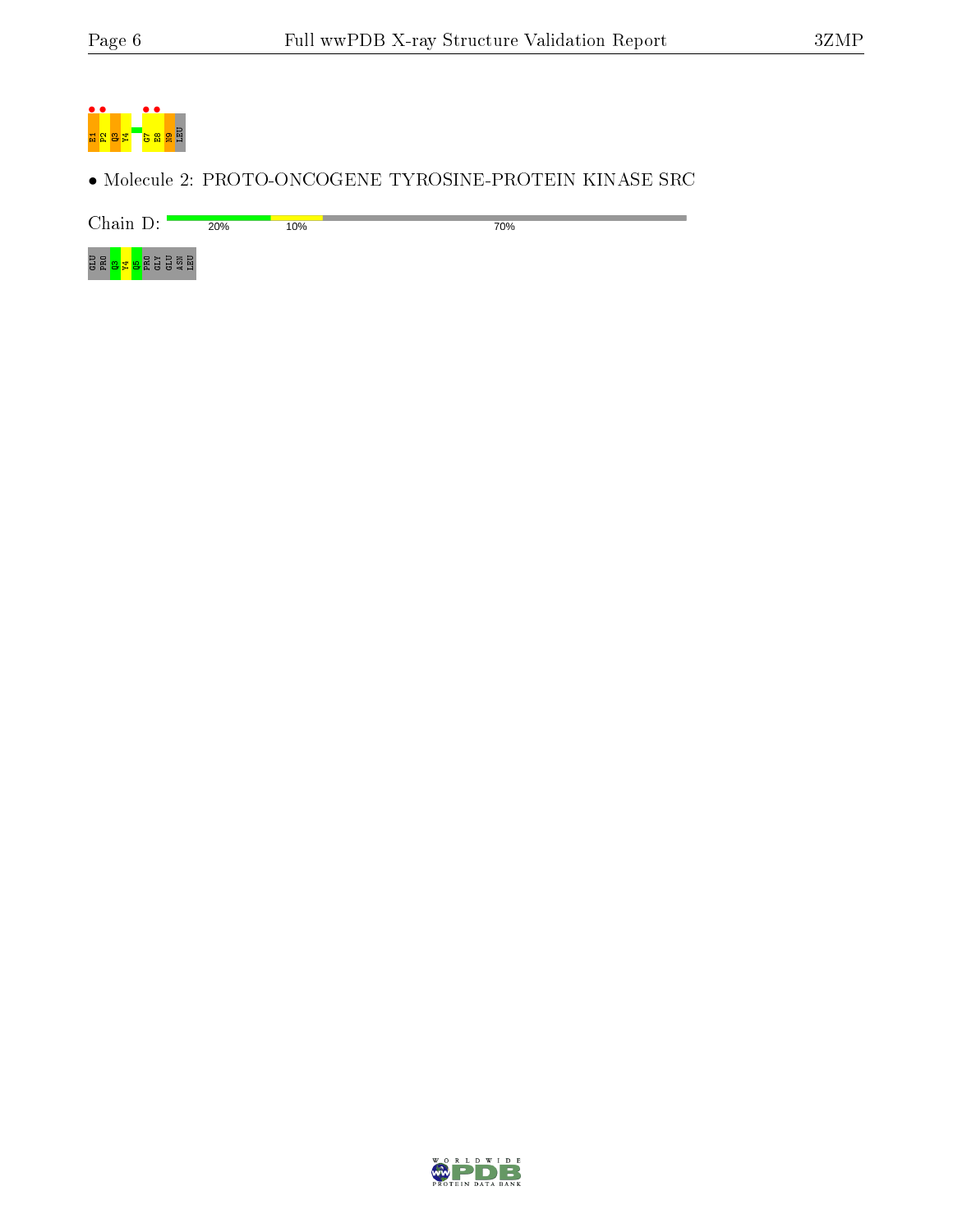# 4 Data and refinement statistics  $(i)$

| Property                                                             | Value                                           | Source     |
|----------------------------------------------------------------------|-------------------------------------------------|------------|
| Space group                                                          | P 21 21 21                                      | Depositor  |
| Cell constants                                                       | 88.07Å<br>$70.82\text{\AA}$<br>91.99Å           |            |
| a, b, c, $\alpha$ , $\beta$ , $\gamma$                               | $90.00^\circ$<br>$90.00^\circ$<br>$90.00^\circ$ | Depositor  |
| Resolution $(A)$                                                     | $63.62 - 2.62$                                  | Depositor  |
|                                                                      | 63.62<br>$-2.62$                                | <b>EDS</b> |
| % Data completeness                                                  | $99.3(63.62-2.62)$                              | Depositor  |
| (in resolution range)                                                | 99.9 (63.62-2.62)                               | <b>EDS</b> |
| $\mathrm{R}_{merge}$                                                 | 0.19                                            | Depositor  |
| $\mathrm{R}_{sym}$                                                   | (Not available)                                 | Depositor  |
| $\sqrt{I/\sigma}(I) > 1$                                             | 4.20 (at $2.61\text{\AA}$ )                     | Xtriage    |
| Refinement program                                                   | PHENIX (PHENIX.REFINE)                          | Depositor  |
|                                                                      | 0.271<br>$\overline{0.220}$ ,                   | Depositor  |
| $R, R_{free}$                                                        | 0.223<br>0.281                                  | DCC        |
| $R_{free}$ test set                                                  | 919 reflections $(5.14\%)$                      | wwPDB-VP   |
| Wilson B-factor $(A^2)$                                              | 37.7                                            | Xtriage    |
| Anisotropy                                                           | 0.772                                           | Xtriage    |
| Bulk solvent $k_{sol}(e/\mathring{A}^3)$ , $B_{sol}(\mathring{A}^2)$ | $\overline{0.36}$ , 80.7                        | <b>EDS</b> |
| $L$ -test for twinning <sup>2</sup>                                  | $< L >$ = 0.47, $< L2 >$ = 0.30                 | Xtriage    |
| Estimated twinning fraction                                          | $0.000$ for $-h, l, k$                          | Xtriage    |
| $F_o, F_c$ correlation                                               | 0.94                                            | <b>EDS</b> |
| Total number of atoms                                                | 4376                                            | wwPDB-VP   |
| Average B, all atoms $(A^2)$                                         | $59.0\,$                                        | wwPDB-VP   |

Xtriage's analysis on translational NCS is as follows: The analyses of the Patterson function reveals a significant off-origin peak that is  $46.26\%$  of the origin peak, indicating pseudo-translational symmetry. The chance of finding a peak of this or larger height randomly in a structure without pseudo-translational symmetry is equal to 1.1743e-04. The detected translational NCS is most likely also responsible for the elevated intensity ratio.

<sup>&</sup>lt;sup>2</sup>Theoretical values of  $\langle |L| \rangle$ ,  $\langle L^2 \rangle$  for acentric reflections are 0.5, 0.333 respectively for untwinned datasets, and 0.375, 0.2 for perfectly twinned datasets.



<span id="page-6-1"></span><span id="page-6-0"></span><sup>1</sup> Intensities estimated from amplitudes.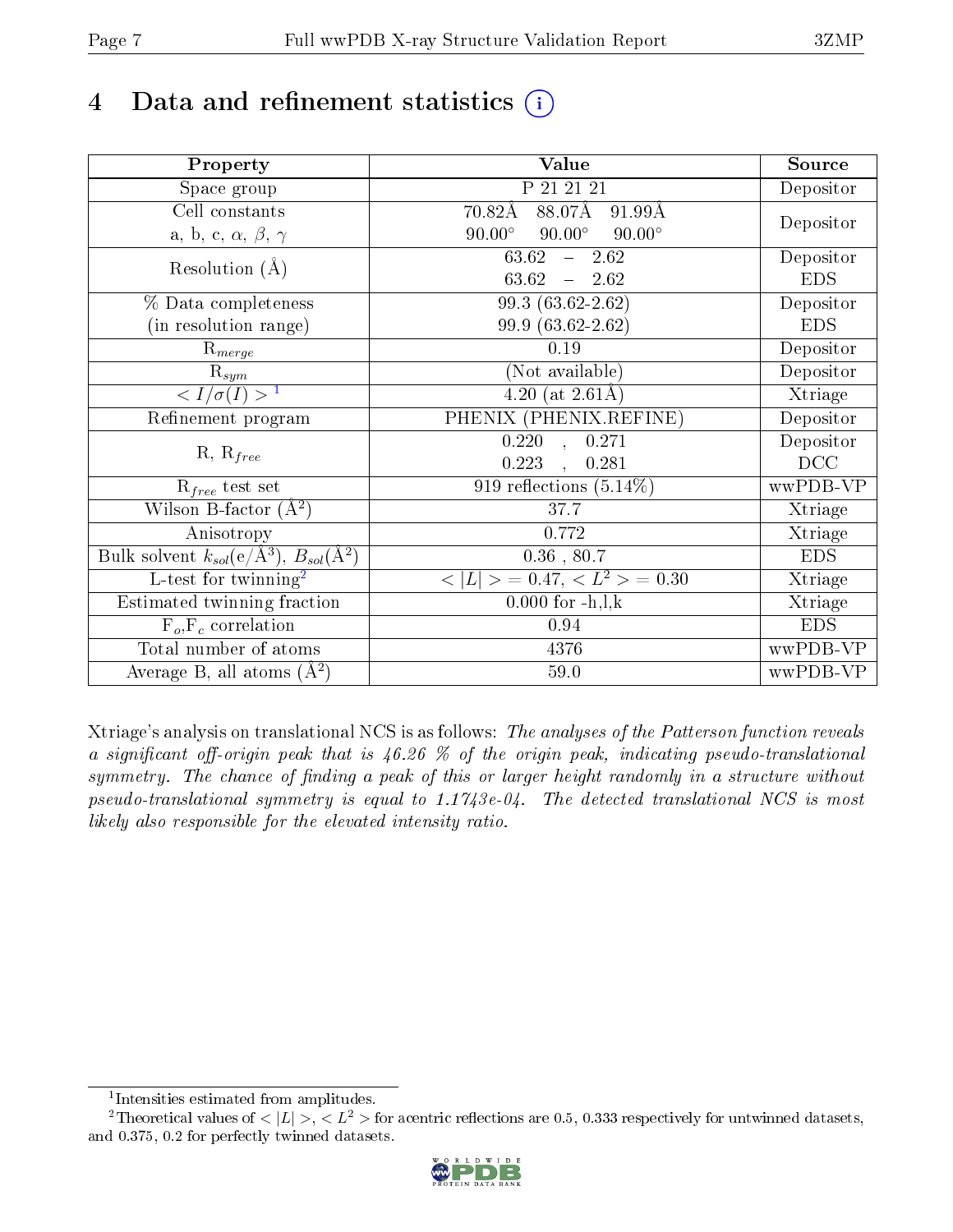# 5 Model quality  $(i)$

# 5.1 Standard geometry  $(i)$

Bond lengths and bond angles in the following residue types are not validated in this section: FTY

The Z score for a bond length (or angle) is the number of standard deviations the observed value is removed from the expected value. A bond length (or angle) with  $|Z| > 5$  is considered an outlier worth inspection. RMSZ is the root-mean-square of all Z scores of the bond lengths (or angles).

| Mol            | Chain |             | Bond lengths  | Bond angles |                    |  |
|----------------|-------|-------------|---------------|-------------|--------------------|--|
|                |       | <b>RMSZ</b> | $\# Z  > 5$   | <b>RMSZ</b> | $\ Z\  > 5$        |  |
| 1              |       | 0.51        | 0/2183        | 0.65        | /2965              |  |
| $\mathbf{1}$   | R     | 0.49        | $\sqrt{2}140$ | 0.64        | $\overline{/2901}$ |  |
| $\overline{2}$ | C     | 0.40        | 0/62          | 0.46        | 0/82               |  |
| 2              | Ð     | 0.36        | /8            | 0.57        |                    |  |
| All            | Αll   | 0.50        | 4393          | 0.65        | $^{\prime}5956$    |  |

There are no bond length outliers.

There are no bond angle outliers.

There are no chirality outliers.

There are no planarity outliers.

### $5.2$  Too-close contacts  $(i)$

In the following table, the Non-H and H(model) columns list the number of non-hydrogen atoms and hydrogen atoms in the chain respectively. The H(added) column lists the number of hydrogen atoms added and optimized by MolProbity. The Clashes column lists the number of clashes within the asymmetric unit, whereas Symm-Clashes lists symmetry related clashes.

| $\text{Mol}$ |   |      | $\mid$ Chain $\mid$ Non-H $\mid$ H(model) | H(added) |     | $Clashes$   Symm-Clashes |
|--------------|---|------|-------------------------------------------|----------|-----|--------------------------|
|              |   | 2134 |                                           | 2010     | 51  |                          |
|              | В | 2091 |                                           | 1998     | 79  |                          |
|              | ⌒ | 80   |                                           | 60       | 11  |                          |
| 6)           |   | 28   |                                           | $10\,$   |     |                          |
|              |   | 25   |                                           |          |     |                          |
| ົ            | R | 17   |                                           |          |     |                          |
|              |   |      |                                           |          |     |                          |
|              |   | 4376 |                                           | 4078     | 132 |                          |

The all-atom clashscore is defined as the number of clashes found per 1000 atoms (including

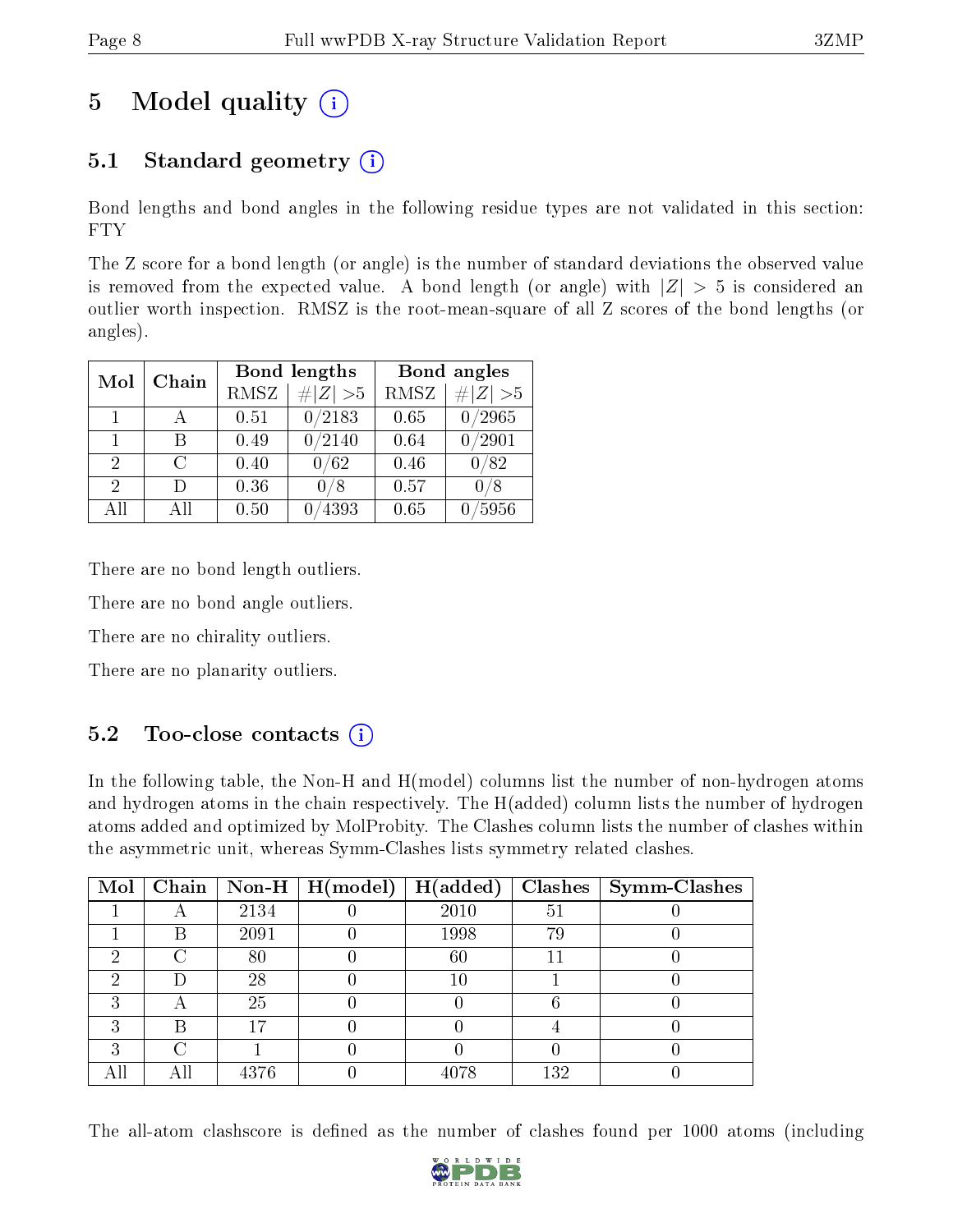hydrogen atoms). The all-atom clashscore for this structure is 16.

All (132) close contacts within the same asymmetric unit are listed below, sorted by their clash magnitude.

| Atom-1                      |                             | Interatomic    | Clash         |
|-----------------------------|-----------------------------|----------------|---------------|
|                             | Atom-2                      | distance $(A)$ | overlap $(A)$ |
| 1:B:14:GLY:N                | 1:B:15:SER:HB2              | 1.44           | 1.29          |
| 1:B:13:SER:C                | 1:B:15:SER:HB2              | 1.63           | 1.19          |
| 1:B:13:SER:CB               | 1: B: 15: SER: CB           | 2.30           | 1.10          |
| 1:B:13:SER:C                | 1:B:15:SER:CB               | 2.29           | 1.00          |
| 1: A: 45: ARG:H             | 1: A:85: GLN:HE22           | 1.06           | 0.96          |
| 1:B:14:GLY:N                | 1:B:15:SER:CB               | 2.30           | 0.93          |
| 1:B:13:SER:CB               | 1:B:15:SER:HB3              | 1.98           | 0.93          |
| 1: A:50: SER:O              | 3:A:2009:HOH:O              | 1.91           | 0.87          |
| 2:C:7:GLY:O                 | 2:C:8:GLU:HB2               | 1.79           | 0.83          |
| 1: A: 45: ARG:H             | 1:A:85:GLN:NE2              | 1.80           | 0.79          |
| $1:B:21:G\overline{LN:HG3}$ | 1:B:22:ASP:N                | 1.99           | 0.77          |
| 1: B: 85: GLN:O             | 3:B:2005:HOH:O              | 2.04           | 0.75          |
| 1:A:262:GLN:HG3             | 2:D:4:FTY:HE1               | 1.67           | 0.74          |
| 1:B:13:SER:CB               | 1:B:15:SER:HB2              | 2.18           | 0.73          |
| 1:A:92:CYS:HB3              | 1: A: 135: PHE: HE2         | 1.54           | 0.72          |
| 1:B:72:ILE:HG13             | 1:B:256:PHE:HB2             | 1.70           | 0.72          |
| 1:B:13:SER:CA               | 1:B:15:SER:HB2              | 2.18           | 0.72          |
| 1: A: 73: LYS: O            | 3:A:2012:HOH:O              | 2.08           | 0.72          |
| 1: B:209: GLY:O             | 3:B:2006:HOH:O              | 2.07           | 0.71          |
| 1:B:3ALA:O                  | 1: B:21: GLN:CG             | 2.40           | 0.70          |
| 1:B:13:SER:C                | 1: B: 15: SER: OG           | 2.30           | 0.69          |
| 1:B:162:ASN:HB3             | 1:B:165:THR:HG23            | 1.73           | 0.69          |
| 1:B:20:TYR:HE2              | 1:B:24:ARG:NH1              | 1.92           | 0.68          |
| 1:B:18:ALA:O                | 1:B:21:GLN:HG2              | 1.93           | 0.68          |
| 2:C:8:GLU:O                 | 2:C:9:ASN:C                 | 2.32           | 0.67          |
| 1:A:213:VAL:HG12            | 1:A:222:SER:HB3             | 1.79           | 0.65          |
| 1:A:105:ARG:O               | 1: A:105: ARG:HG3           | 1.96           | 0.64          |
| 2:C:9:ASN:OD1               | 2:C:9:ASN:N                 | 2.30           | 0.64          |
| 1:B:179:TRP:CE2             | 1:B:185:PRO:HD3             | 2.33           | 0.64          |
| 1:B:19:ILE:O                | 1:B:23:ILE:HG13             | 1.97           | 0.64          |
| 1:B:265:ASP:OD2             | 3:B:2016:HOH:O              | 2.15           | 0.64          |
| 1:B:14:GLY:H                | $1:B:15:SER:H\overline{B2}$ | 1.57           | 0.62          |
| 1:B:20:TYR:CE2              | 1:B:24:ARG:NH1              | 2.67           | 0.62          |
| 1:B:217:ALA:HB3             | 2:C:4:FTY:O1P               | 1.99           | 0.62          |
| 1:B:13:SER:CA               | 1: B: 15: SER: CB           | 2.77           | 0.61          |
| 1: B: 165: THR: OG1         | 1:B:167:GLU:HB2             | 1.99           | 0.61          |
| 1:B:13:SER:CB               | 1: B: 15: SER: OG           | 2.49           | 0.61          |
| 1:B:162:ASN:ND2             | 1:B:165:THR:HG22            | 2.14           | 0.61          |

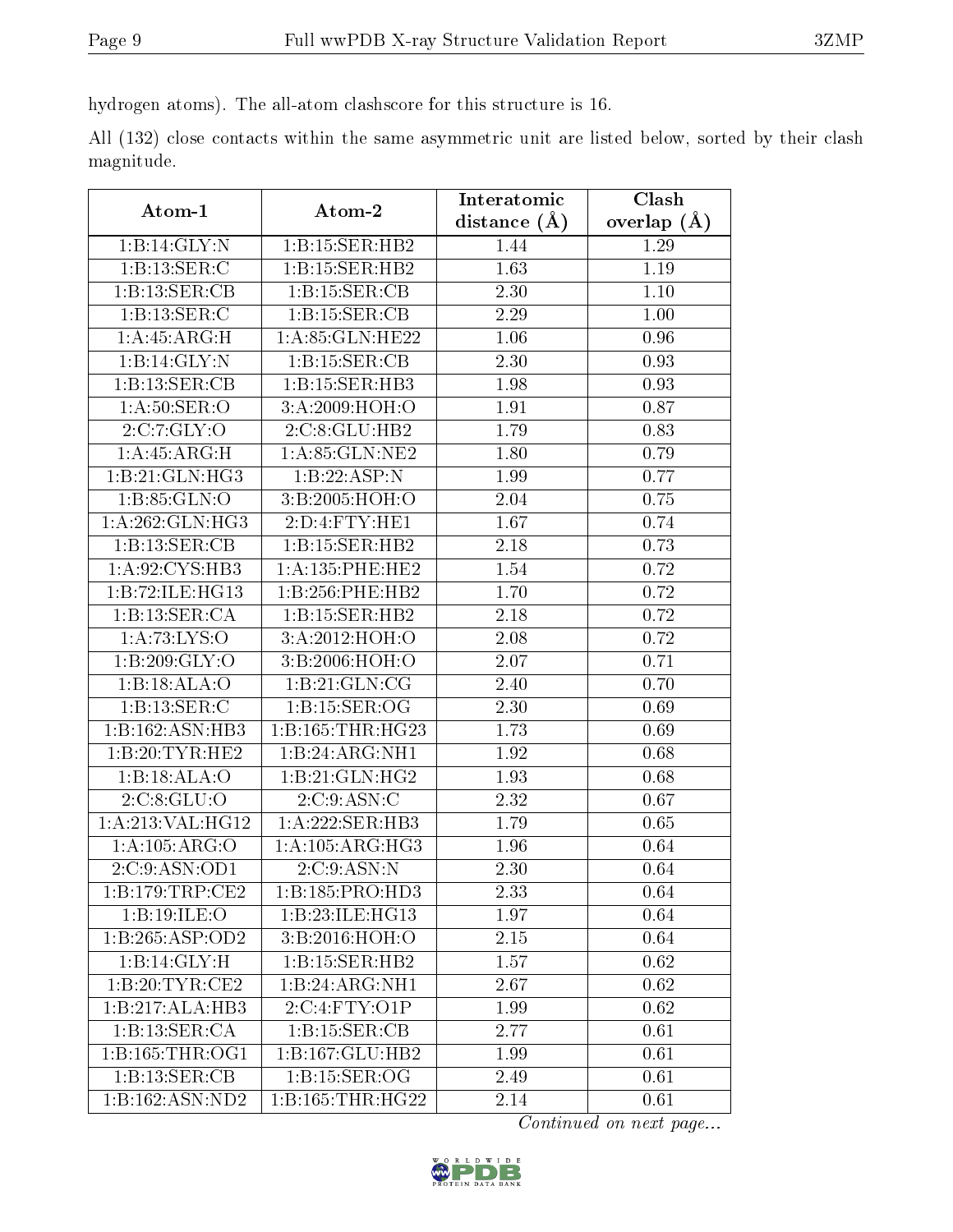| Continuea from previous page                                                             |                                     | Interatomic    | Clash         |  |
|------------------------------------------------------------------------------------------|-------------------------------------|----------------|---------------|--|
| Atom-1                                                                                   | Atom-2                              | distance $(A)$ | overlap $(A)$ |  |
| 1:A:83:LEU:HD11                                                                          | 1:A:226:CYS:SG                      | 2.41           | 0.61          |  |
| 1:A:185:PRO:HG2                                                                          | 1: A:269: PHE: CZ                   | 2.37           | 0.60          |  |
| 1:B:13:SER:C                                                                             | 1:B:15:SER:HG                       | 2.04           | 0.60          |  |
| 1: A:45: ARG: N                                                                          | 1: A:85: GLN:HE22                   | 1.90           | 0.59          |  |
| 1:B:16:TRP:CD1                                                                           | 1:B:268:ARG:HD2                     | 2.37           | 0.59          |  |
| 1:A:200:GLU:OE2                                                                          | 1:B:199:ARG:NH1                     | 2.30           | 0.59          |  |
| 1:B:129:GLU:O                                                                            | 3:B:2009:HOH:O                      | 2.17           | 0.59          |  |
| 1:B:61:GLN:HE22                                                                          | 1:B:138:THR:HA                      | 1.69           | 0.56          |  |
| 1:B:90:ASN:OD1                                                                           | 1:B:90:ASN:N                        | 2.26           | 0.56          |  |
| 1:A:254:ARG:NH1                                                                          | 3:A:2025:HOH:O                      | 2.39           | $0.56\,$      |  |
| 1:A:144:LEU:HA                                                                           | 1: A: 158: LEU: HD12                | 1.88           | 0.55          |  |
| 1:B:21:GLN:HG3                                                                           | 1:B:22:ASP:H                        | 1.71           | 0.55          |  |
| 1:B:46:TYR:CD2                                                                           | 2:C:4:FTY:HB3                       | 2.42           | 0.55          |  |
| 1: A:28: SER: N                                                                          | 3:A:2002:HOH:O                      | 2.35           | 0.54          |  |
| 1:A:179:TRP:HZ3                                                                          | 1:A:191:PHE:CE1                     | 2.26           | 0.53          |  |
| 1:A:92:CYS:HB3                                                                           | 1: A: 135: PHE: CE2                 | 2.40           | 0.53          |  |
| 1:A:179:TRP:NE1                                                                          | 1: A: 183: GLY: O                   | 2.22           | 0.53          |  |
| 1:A:245:ASP:O                                                                            | 1:A:249:VAL:HG23                    | 2.09           | 0.53          |  |
| 1:B:3ALA:O                                                                               | 1:B:21:GLN:HG3                      | 2.09           | 0.53          |  |
| 1:B:80:SER:HB3                                                                           | 1:B:210:PRO:HB3                     | 1.91           | 0.53          |  |
| 1:A:79:ARG:CZ                                                                            | 1:A:233:LEU:HD11                    | 2.39           | 0.52          |  |
| 1:A:113:VAL:O                                                                            | 1: A:114: MET:C                     | 2.47           | 0.52          |  |
| 1:B:16:TRP:HH2                                                                           | 1:B:271:TYR:CG                      | 2.28           | 0.51          |  |
| 1:B:147:GLU:HB2                                                                          | 1: B: 156: ARG: HG2                 | 1.91           | 0.51          |  |
| 1:A:40:ASN:O                                                                             | 1: A:44: ASN:ND2                    | 2.44           | 0.51          |  |
| 1:B:18:ALA:HA                                                                            | 1:B:21:GLN:HG2                      | 1.93           | 0.51          |  |
| 1:A:194:PHE:O                                                                            | 1:A:198:VAL:HG23                    | 2.11           | 0.51          |  |
| $1:\stackrel{\textstyle\mathbf{A}}{1}:176:\textstyle\mathbf{TYR}:\textstyle\mathbf{CD2}$ | 1: A:179:TRP:HB2                    | 2.46           | 0.50          |  |
| 1:B:162:ASN:ND2                                                                          | 1: B: 165: THR: CG2                 | 2.75           | 0.50          |  |
| 1:B:57:ILE:HB                                                                            | 1:B:69:ALLA:HB3                     | 1.94           | 0.50          |  |
| 1: B: 130: GLU: HG2                                                                      | 1: B: 131: LYS: HG2                 | 1.94           | 0.50          |  |
| 1:B:165:THR:O                                                                            | 1:B:166:GLN:HB2                     | 2.11           | 0.50          |  |
| 1: A:72: ILE: HG13                                                                       | $1: A:256:$ PHE:HB2                 | 1.93           | 0.49          |  |
| 1:B:217:ALA:HB2                                                                          | 2:C:4:FTY:CG                        | 2.41           | 0.49          |  |
| 1:B:194:PHE:O                                                                            | 1:B:198:VAL:HG23                    | 2.13           | 0.49          |  |
| 1:B:109:MET:HG3                                                                          | $1:B:214:\overline{\text{HIS:CE1}}$ | 2.48           | 0.49          |  |
| 1:B:13:SER:O                                                                             | 1: B: 15: SER: OG                   | 2.30           | 0.48          |  |
| 1: A:176:TYR:HD2                                                                         | 1: A:179:TRP:HB2                    | 1.78           | 0.48          |  |
| 1:B:144:LEU:HA                                                                           | 1:B:158:LEU:HD23                    | 1.96           | 0.48          |  |
| 1:B:240:ASP:O                                                                            | 1:B:243:SER:OG                      | 2.25           | 0.48          |  |
| 1:B:123:GLN:NE2                                                                          | 1:B:127:GLN:HG3                     | 2.29           | 0.48          |  |

Continued from previous page.

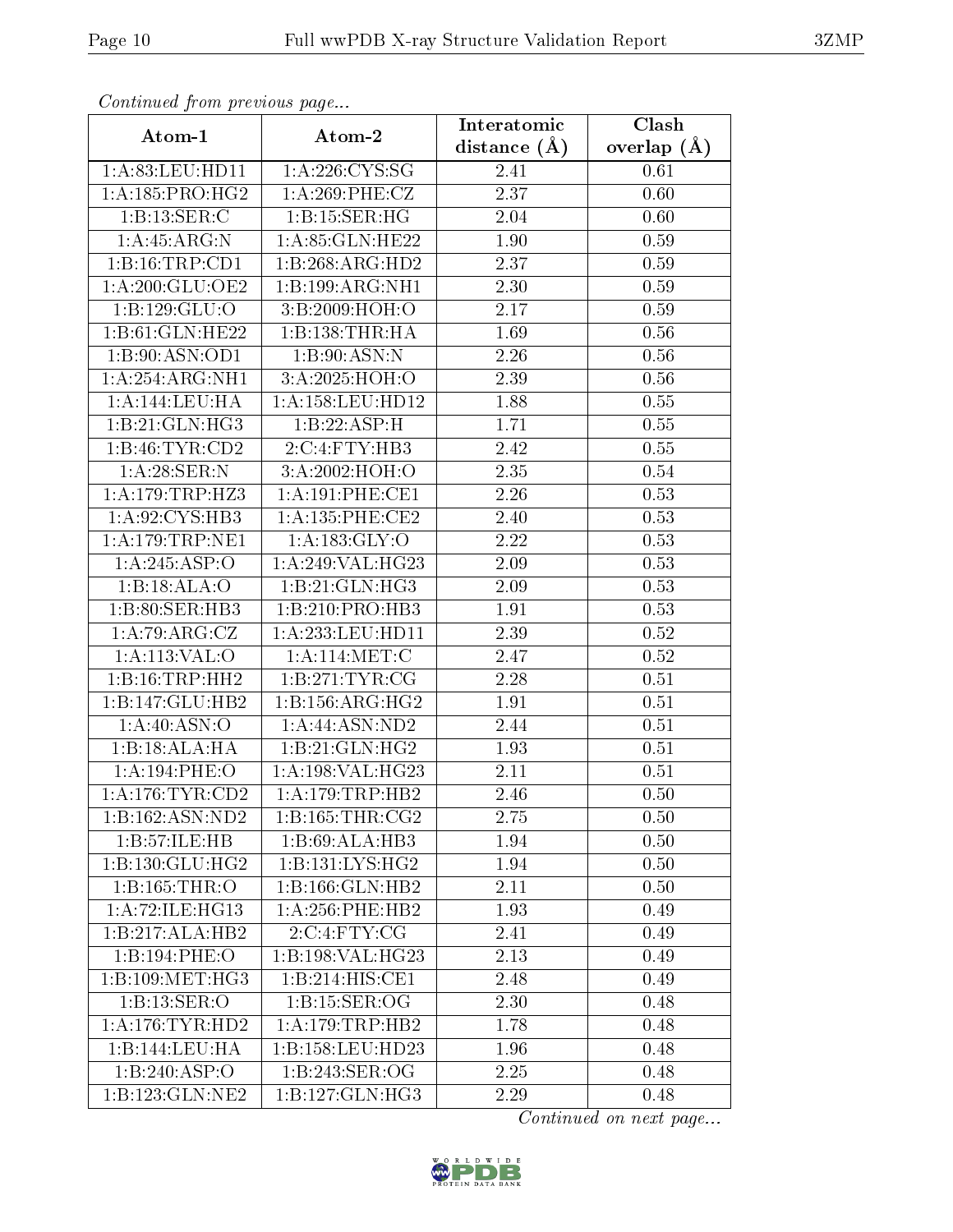| Continuea jioin pievivus page       |                     | Interatomic    | Clash         |
|-------------------------------------|---------------------|----------------|---------------|
| Atom-1                              | Atom-2              | distance $(A)$ | overlap $(A)$ |
| 1:B:42:ASN:O                        | 1:B:90:ASN:ND2      | 2.45           | 0.47          |
| 1:A:10:ILE:HG23                     | 1:A:19:ILE:HD13     | 1.95           | 0.47          |
| 1: A: 153: TYR: OH                  | 1: A: 197: LYS: HG3 | 2.15           | 0.47          |
| 1: A:178:THR:O                      | 1: A: 180: PRO: HD3 | 2.14           | 0.47          |
| 1:B:97:GLU:HB2                      | 1:B:138:THR:HG21    | 1.96           | 0.47          |
| 1: A:179:TRP:CE2                    | 1: A: 185: PRO: HD3 | 2.50           | 0.47          |
| 1:B:192:LEU:O                       | 1:B:196:PHE:HD1     | 1.97           | 0.47          |
| 1: A: 130: GLU: HG2                 | 1:A:131:LYS:HG2     | 1.96           | 0.47          |
| 1: A:109:MET:HG3                    | 1: A:214: HIS: CE1  | 2.50           | 0.46          |
| 1:B:70:SER:OG                       | 1:B:257:ARG:HD2     | 2.16           | 0.46          |
| 2:C:3:GLN:H                         | 2:C:3:GLN:HG2       | 1.35           | 0.46          |
| 1: B: 176: TYR: OH                  | 1:B:185:PRO:HB3     | 2.14           | 0.46          |
| 1:A:191:PHE:HZ                      | 1:A:225:PHE:HA      | 1.81           | 0.46          |
| 1:B:178:THR:O                       | 1:B:180:PRO:HD3     | 2.16           | 0.46          |
| 1:A:4:GLU:O                         | 1:A:7:PHE:HB3       | 2.16           | 0.45          |
| 2:C:1:GLU:H2                        | 2:C:2:PRO:HD3       | 1.81           | 0.45          |
| 1:B:52:PHE:O                        | 1:B:56:ARG:HB3      | 2.16           | 0.45          |
| 1:B:20:TYR:HE2                      | 1:B:24:ARG:HH12     | 1.62           | 0.45          |
| 1:B:250:LEU:HD22                    | 1:B:261:ILE:HD12    | 1.99           | 0.45          |
| 1:B:45:ARG:NH2                      | 1:B:88:LEU:HD23     | 2.31           | 0.45          |
| 1:A:17:ALA:O                        | 1: A:21: GLN: HG2   | 2.17           | 0.44          |
| 1:A:74:MET:HA                       | 3:A:2012:HOH:O      | 2.17           | 0.44          |
| 1:B:137:ASP:OD1                     | 1:B:137:ASP:N       | 2.50           | 0.44          |
| 1:B:87:PRO:HG3                      | 1: B:95: PHE:CD2    | 2.53           | 0.44          |
| 1: A:36: LYS: NZ                    | 1:A:47:ARG:O        | 2.51           | 0.44          |
| 1:B:79:ARG:HG2                      | 1: B:81: TYR: CZ    | 2.52           | 0.44          |
| 1:B:92:CYS:HB3                      | 1:B:135:PHE:HE2     | 1.83           | 0.44          |
| 1:B:162:ASN:HB3                     | 1: B: 165: THR: CG2 | 2.44           | 0.43          |
| 1:B:103:LYS:HA                      | 1:B:169:ARG:NH1     | 2.33           | 0.43          |
| 1:A:110:LEU:HD12                    | 1:A:222:SER:HA      | 1.99           | 0.43          |
| 1: A:6: GLU:O                       | 1: A:10: ILE: HG13  | 2.19           | 0.43          |
| 1:B:46:TYR:CE2                      | 2:C:4:FTY:HB3       | 2.54           | 0.43          |
| 1:A:147:GLU:HB2                     | 1: A:156: ARG:HG2   | 2.00           | 0.42          |
| 1:A:129:GLU:OE1                     | 1: A: 129: GLU:N    | 2.43           | 0.42          |
| 1: A:200: GLU:HG3                   | 1:B:199:ARG:HB3     | 2.01           | 0.42          |
| 1:B:245:ASP:O                       | 1:B:249:VAL:HG23    | 2.19           | 0.42          |
| 1:A:231:CYS:O                       | 1: A: 235: MET:HG3  | 2.19           | 0.42          |
| 1: B: 179: TRP: CE2                 | 1:B:221:ARG:HG2     | 2.54           | 0.42          |
| 1:A:197:LYS:HA                      | 1:A:197:LYS:HD3     | 1.78           | 0.41          |
| 1:A:36:LYS:HD2                      | 1: A:36: LYS: HA    | 1.80           | 0.41          |
| $1:A:72:\overline{\text{ILE:HD13}}$ | 1:A:83:LEU:HD13     | 2.02           | 0.41          |

Continued from previous page.

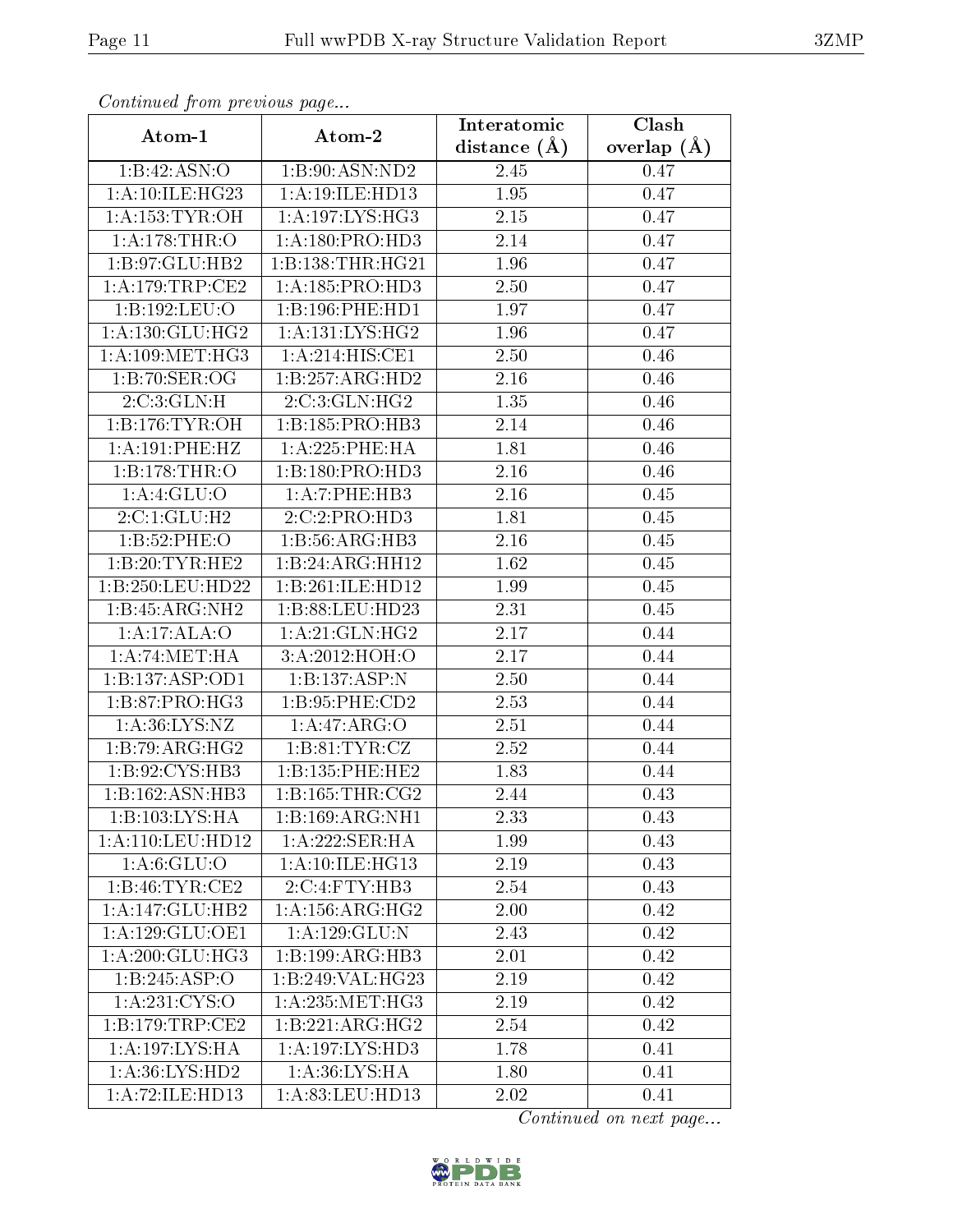| Atom-1              | Atom-2            | Interatomic<br>distance $(A)$ | Clash<br>overlap $(A)$ |
|---------------------|-------------------|-------------------------------|------------------------|
| 1: A:86: GLY:HA2    | 1:A:87:PRO:HD3    | 1.92                          | 0.41                   |
| 1: A:200: GLU:OE2   | 1:B:199:ARG:HD3   | 2.20                          | 0.41                   |
| 1: B: 129: GLU: HG3 | 1:B:144:LEU:O     | 2.19                          | 0.41                   |
| 1:B:148:ASP:O       | 1:B:154:THR:HG23  | 2.20                          | 0.41                   |
| 1:B:83:LEU:HD11     | 1: B: 226: CYS:SG | 2.61                          | 0.41                   |
| 1: A:196:PHE:CD1    | 1:A:199:ARG:HD2   | 2.55                          | 0.41                   |
| 1:B:36:LYS:HD2      | 1:B:36:LYS:HA     | 1.81                          | 0.41                   |
| 1:B:79:ARG:HG2      | 1: B:81: TYR:OH   | 2.21                          | 0.41                   |
| 1:B:215:SER:OG      | 2:C:4:FTY:P       | 2.80                          | 0.40                   |
| 1:B:217:ALA:HB2     | 2:C:4:FTY:CD2     | 2.51                          | 0.40                   |
| 1: A:253:MET:HB3    | 1: A:260:LEU:HD12 | 2.03                          | 0.40                   |
| 1: A:67: ILE: HG13  | 3:A:2006:HOH:O    | 2.20                          | 0.40                   |

Continued from previous page...

There are no symmetry-related clashes.

### 5.3 Torsion angles (i)

#### 5.3.1 Protein backbone (i)

In the following table, the Percentiles column shows the percent Ramachandran outliers of the chain as a percentile score with respect to all X-ray entries followed by that with respect to entries of similar resolution.

The Analysed column shows the number of residues for which the backbone conformation was analysed, and the total number of residues.

| Mol            | Chain   | Analysed         | Favoured     | Allowed   | Outliers | Percentiles       |
|----------------|---------|------------------|--------------|-----------|----------|-------------------|
|                |         | $272/329$ (83\%) | $267(98\%)$  | $4(2\%)$  | $1(0\%)$ | 55<br>34          |
|                | B       | $262/329(80\%)$  | $257(98\%)$  | $4(2\%)$  | $1(0\%)$ | 55<br>34          |
| $\overline{2}$ | $\rm C$ | $6/10(60\%)$     | 4(67%)       | 2(33%)    |          | $100 \mid$<br>100 |
| All            | All     | $540/668$ (81\%) | 528 $(98\%)$ | $10(2\%)$ | $2(0\%)$ | 55<br>34          |

All (2) Ramachandran outliers are listed below:

| Mol | Chain | Res | Type |
|-----|-------|-----|------|
|     |       | 261 |      |
|     |       | 261 |      |

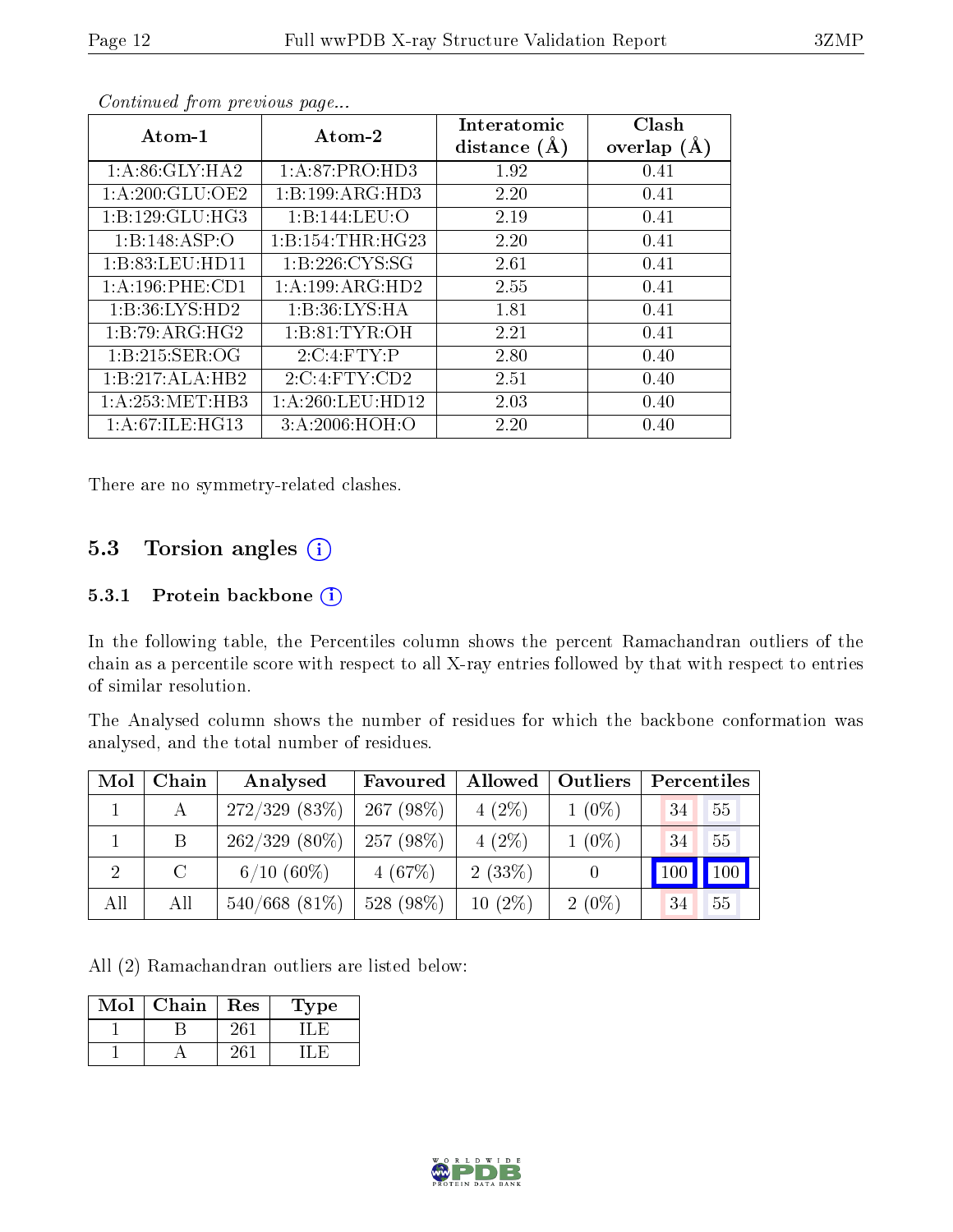#### 5.3.2 Protein sidechains  $(i)$

In the following table, the Percentiles column shows the percent sidechain outliers of the chain as a percentile score with respect to all X-ray entries followed by that with respect to entries of similar resolution.

The Analysed column shows the number of residues for which the sidechain conformation was analysed, and the total number of residues.

| Mol | Chain   | Analysed     | Rotameric<br>Outliers |           | Percentiles                        |  |  |
|-----|---------|--------------|-----------------------|-----------|------------------------------------|--|--|
|     |         | 217/302(72%) | $205(94\%)$           | $12(6\%)$ | 41<br>21                           |  |  |
|     | Β       | 218/302(72%) | 212(97%)              | 6 $(3%)$  | 68<br>43                           |  |  |
|     | $\rm C$ | $7/8$ (88%)  | 4(57%)                | 3(43%)    | $\vert 0 \vert$<br>$\vert 0 \vert$ |  |  |
| All | All     | 442/612(72%) | 421 $(95%)$           | 21(5%)    | 25<br>47                           |  |  |

All (21) residues with a non-rotameric sidechain are listed below:

| Mol            | Chain                               | Res              | Type                      |
|----------------|-------------------------------------|------------------|---------------------------|
| $\mathbf 1$    | $\overline{A}$                      | 22               | ASP                       |
| $\mathbf{1}$   | $\frac{1}{\overline{A}}$            | 24               | $\rm{ARG}$                |
| $\overline{1}$ | $\frac{1}{\overline{A}}$            | 79               | $\overline{\rm ARG}$      |
| $\overline{1}$ | $\overline{A}$                      | $\overline{105}$ | $\overline{\text{ARG}}$   |
| $\overline{1}$ | $\overline{A}$                      | 121              | <b>CYS</b>                |
| $\overline{1}$ | $\overline{A}$                      | 151              | SER                       |
| $\mathbf{1}$   | $\frac{\overline{A}}{\overline{A}}$ | $\overline{1}58$ | LEU                       |
| $\overline{1}$ |                                     | 159              | $\overline{\mathrm{GLU}}$ |
| $\overline{1}$ |                                     | 168              | THR                       |
| $\overline{1}$ | $\overline{A}$                      | 205              | <b>SER</b>                |
| $\overline{1}$ | $\frac{\overline{A}}{\overline{A}}$ | 221              | $\overline{\text{ARG}}$   |
| $\overline{1}$ |                                     | 222              | <b>SER</b>                |
| $\overline{1}$ | $\frac{1}{B}$                       | $\overline{21}$  | $\overline{\text{GLN}}$   |
| $\overline{1}$ | $\overline{\mathbf{B}}$             | 50               | <b>SER</b>                |
| $\overline{1}$ | $\overline{\mathrm{B}}$             | 80               | SER                       |
| $\overline{1}$ | $\overline{\mathrm{B}}$             | 90               | <b>ASN</b>                |
| $\overline{1}$ | $\overline{\mathrm{B}}$             | 165              | <b>THR</b>                |
| $\overline{1}$ |                                     | 168              | THR                       |
| $\overline{2}$ | $\frac{\overline{B}}{\overline{C}}$ | $\mathbf{1}$     | GLU                       |
| $\overline{2}$ |                                     | $\overline{3}$   | $\overline{\text{GLN}}$   |
| $\overline{2}$ | $\overline{\rm C}$                  | $\overline{9}$   | $\overline{\mathrm{ASN}}$ |

Some sidechains can be flipped to improve hydrogen bonding and reduce clashes. All (4) such sidechains are listed below:

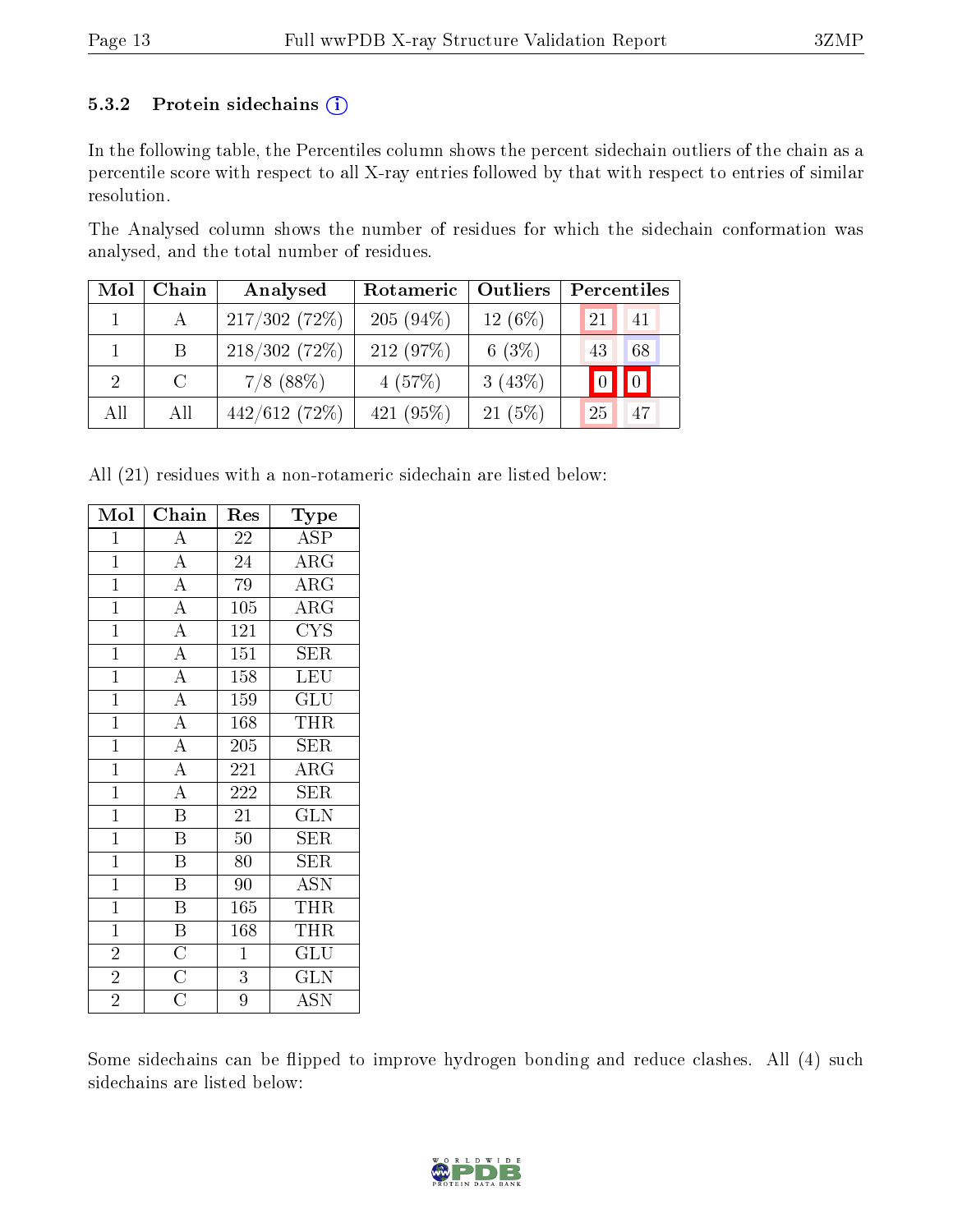| Mol | Chain | Res | <b>Type</b> |
|-----|-------|-----|-------------|
|     |       | 54  | <b>HIS</b>  |
|     |       | 85  | GLN         |
|     |       | 61  | <b>GLN</b>  |
|     |       | 193 | A SN        |

#### 5.3.3 RNA  $(i)$

There are no RNA molecules in this entry.

### 5.4 Non-standard residues in protein, DNA, RNA chains (i)

2 non-standard protein/DNA/RNA residues are modelled in this entry.

In the following table, the Counts columns list the number of bonds (or angles) for which Mogul statistics could be retrieved, the number of bonds (or angles) that are observed in the model and the number of bonds (or angles) that are dened in the Chemical Component Dictionary. The Link column lists molecule types, if any, to which the group is linked. The Z score for a bond length (or angle) is the number of standard deviations the observed value is removed from the expected value. A bond length (or angle) with  $|Z| > 2$  is considered an outlier worth inspection. RMSZ is the root-mean-square of all Z scores of the bond lengths (or angles).

| Mol | $\perp$ Type $\parallel$ Chain $\parallel$ Res $\perp$ |  | Link        | Bond lengths |            |      | Bond angles |          |      |            |
|-----|--------------------------------------------------------|--|-------------|--------------|------------|------|-------------|----------|------|------------|
|     |                                                        |  |             |              | Counts     | RMSZ | # $ Z  > 2$ | Counts   | RMSZ | Z <br>#    |
|     | FT Y                                                   |  |             |              | 14, 18, 19 | 1.49 | (2(14%)     | 19,27,29 | 0.81 |            |
|     | FT Y                                                   |  | $\mathbf 4$ |              | 14, 18, 19 | 1.05 |             | 19,27,29 | 0.92 | (5%)<br>T. |

In the following table, the Chirals column lists the number of chiral outliers, the number of chiral centers analysed, the number of these observed in the model and the number defined in the Chemical Component Dictionary. Similar counts are reported in the Torsion and Rings columns. '-' means no outliers of that kind were identified.

| Mol |  |  | $\top$ Type   Chain   Res   Link   Chirals | <b>Torsions</b>         | Rings          |
|-----|--|--|--------------------------------------------|-------------------------|----------------|
|     |  |  | <b>Contract Contract Contract</b>          | 0/15/21/23              | $\mid 0/1/1/1$ |
|     |  |  | $\sim$                                     | $2/15/21/23$   $0/1/1/$ |                |

All (3) bond length outliers are listed below:

| Mol |  | Chain   Res   Type   Atoms |         | $\overline{\phantom{a}}$ Observed(A) | Ideal(A)               |
|-----|--|----------------------------|---------|--------------------------------------|------------------------|
|     |  | $P$ -O1 $P$                | 4.10    | -56                                  | $\mathord{\text{.50}}$ |
|     |  | $P-O2P$                    | $-2.50$ | $1.50\,$                             | - 54                   |
|     |  | 'B-CA'                     | $-2.02$ |                                      |                        |

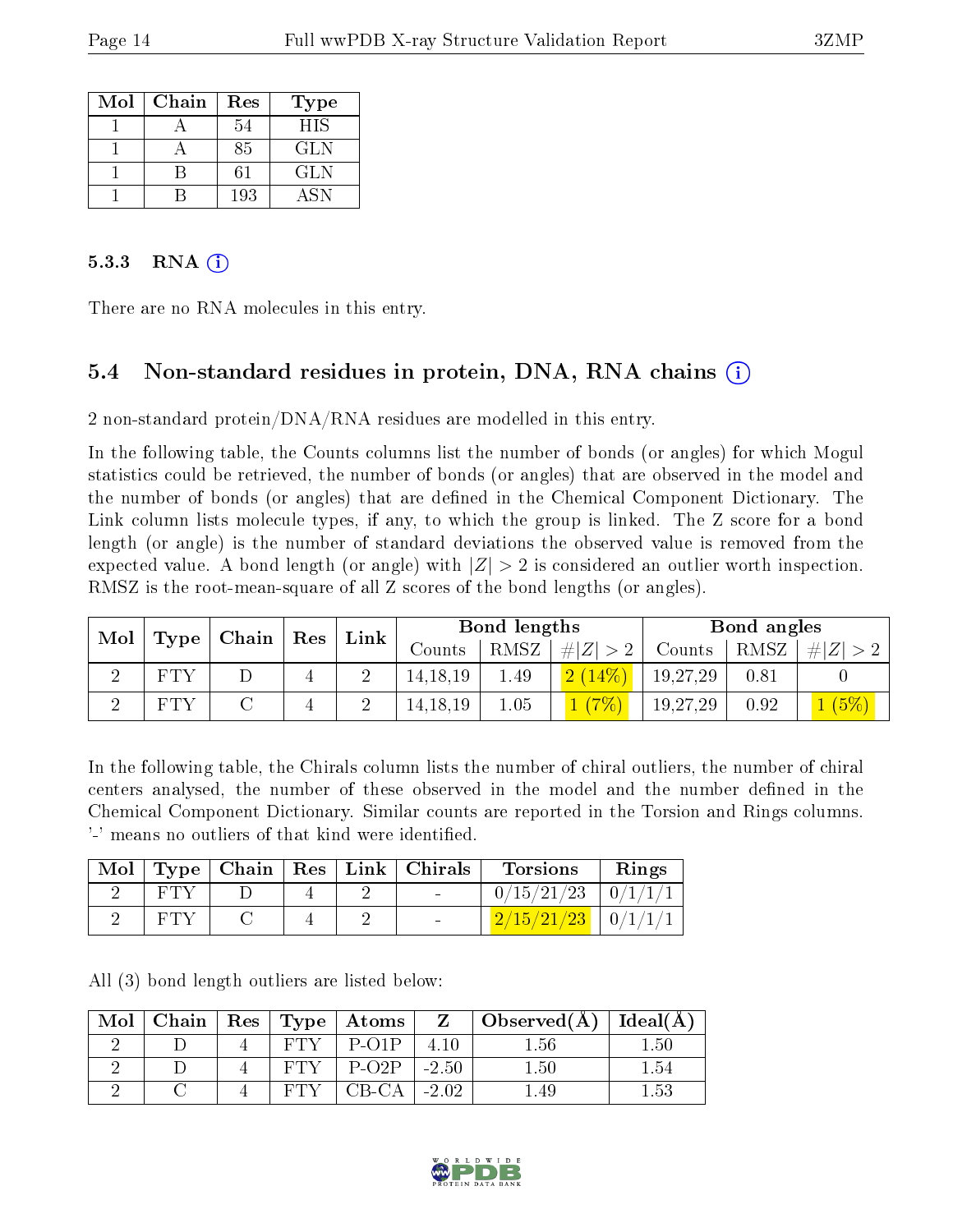All (1) bond angle outliers are listed below:

|  |  | $\mid$ Mol $\mid$ Chain $\mid$ Res $\mid$ Type $\mid$ Atoms | Observed $(^\circ)$   Ideal $(^\circ)$ |            |
|--|--|-------------------------------------------------------------|----------------------------------------|------------|
|  |  | FTY $\vert$ O3P-P-O1P $\vert$ -2.01                         | 108.55                                 | - 113 06 - |

There are no chirality outliers.

All (2) torsion outliers are listed below:

| Mol | Chain | Res | 'Type | Atoms         |
|-----|-------|-----|-------|---------------|
|     |       |     |       | $F2 Cl-P-O1P$ |
|     |       |     |       | $F1-C1-P-O1P$ |

There are no ring outliers.

2 monomers are involved in 7 short contacts:

|  |  | Mol   Chain   Res   Type   Clashes   Symm-Clashes |
|--|--|---------------------------------------------------|
|  |  |                                                   |
|  |  |                                                   |

#### 5.5 Carbohydrates  $(i)$

There are no carbohydrates in this entry.

### 5.6 Ligand geometry  $(i)$

There are no ligands in this entry.

### 5.7 [O](https://www.wwpdb.org/validation/2017/XrayValidationReportHelp#nonstandard_residues_and_ligands)ther polymers (i)

There are no such residues in this entry.

#### 5.8 Polymer linkage issues (i)

There are no chain breaks in this entry.

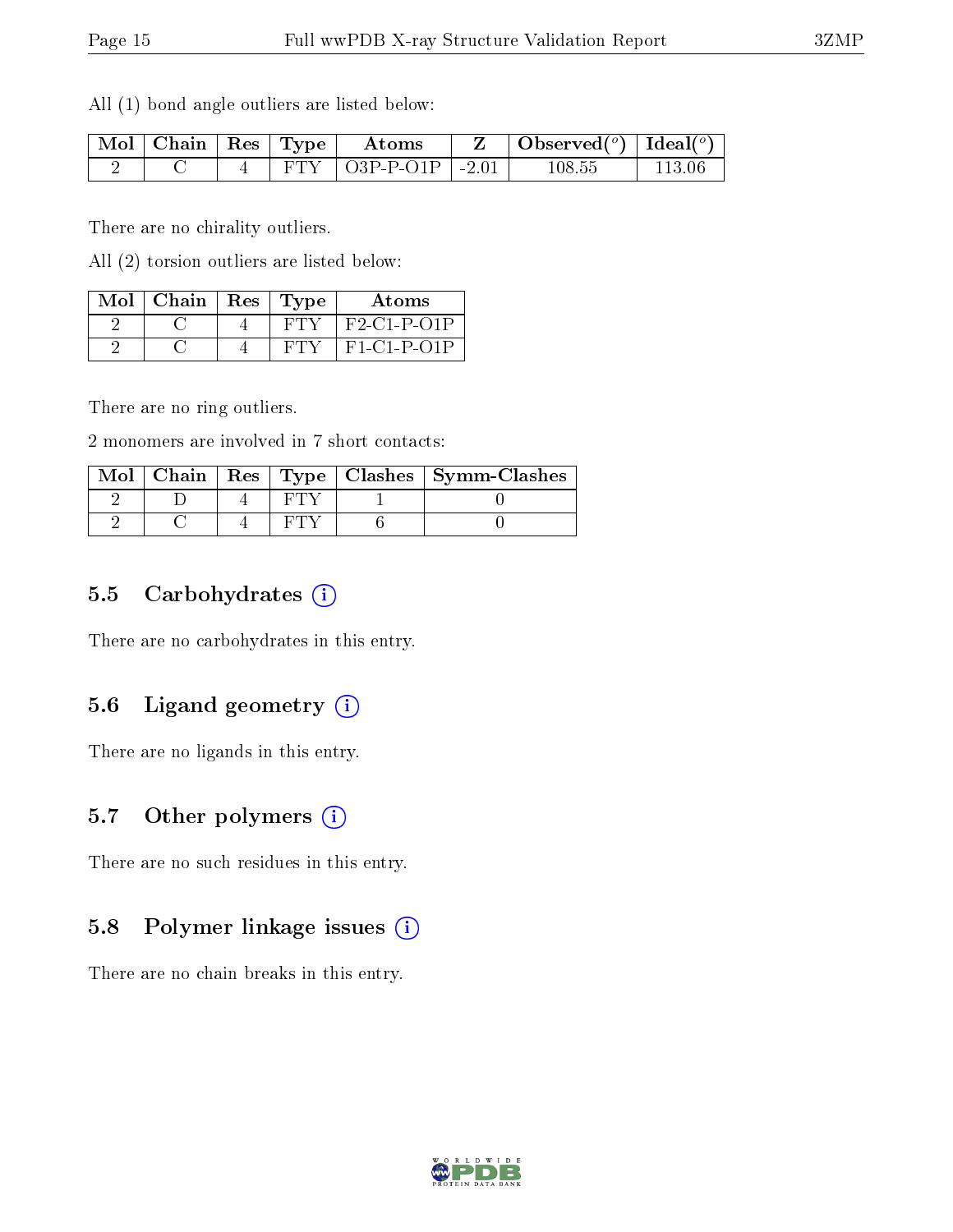# 6 Fit of model and data  $\left( \cdot \right)$

# 6.1 Protein, DNA and RNA chains (i)

In the following table, the column labelled  $#RSRZ>2'$  contains the number (and percentage) of RSRZ outliers, followed by percent RSRZ outliers for the chain as percentile scores relative to all X-ray entries and entries of similar resolution. The OWAB column contains the minimum, median,  $95<sup>th</sup>$  percentile and maximum values of the occupancy-weighted average B-factor per residue. The column labelled ' $Q< 0.9$ ' lists the number of (and percentage) of residues with an average occupancy less than 0.9.

| Mol            | Chain | Analysed        | ${ <\hspace{-1.5pt}{\mathrm{RSRZ}} \hspace{-1.5pt}>}$ | $\rm \#RSRZ{>}2$                   | $OWAB(A^2)$        | Q <sub>0.9</sub> |
|----------------|-------|-----------------|-------------------------------------------------------|------------------------------------|--------------------|------------------|
|                | А     | 276/329(83%)    | $-0.02$                                               | 6 $(2\%)$<br>62<br>57              | 29, 54, 90, 112    |                  |
|                | B     | $266/329(80\%)$ | 0.00                                                  | $3(1\%)$<br>80<br>78               | 34, 60, 94, 124    |                  |
| $\overline{2}$ | C     | $8/10(80\%)$    | 2.29                                                  | $4(50\%)$ 0 0 0                    | 100, 102, 112, 112 |                  |
| 2              |       | $2/10$ $(20\%)$ | 0.53                                                  | $\vert$ 100 $\vert$<br>$\vert$ 100 | 89, 89, 89, 90     |                  |
| All            | All   | $552/678$ (81%) | 0.03                                                  | $(2\%)$<br>59<br>53<br>13          | 29, 57, 96, 124    |                  |

All (13) RSRZ outliers are listed below:

| Mol            | Chain | Res            | Type                 | <b>RSRZ</b> |
|----------------|-------|----------------|----------------------|-------------|
| $\overline{2}$ | С     | 7              | GLY                  | 6.1         |
| $\mathbf{1}$   | В     | 61             | GLN                  | 3.2         |
| $\overline{2}$ | С     | 8              | $\operatorname{GLU}$ | 2.8         |
| $\mathbf{1}$   | В     | 271            | TYR                  | 2.7         |
| 1              | В     | 121            | CYS                  | 2.3         |
| $\mathbf{1}$   | А     | 191            | $\rm PHE$            | 2.2         |
| $\overline{2}$ | С     | 1              | GLU                  | 2.2         |
| $\mathbf{1}$   | А     | 181            | ASP                  | 2.1         |
| $\mathbf{1}$   | А     | 15             | SER                  | 2.1         |
| 1              | A     | 119            | LEU                  | 2.1         |
| $\mathbf{1}$   | А     | 121            | CYS                  | 2.1         |
| 1              | А     | 3              | MET                  | 2.0         |
| 2              | C     | $\overline{2}$ | PRO                  | 2.0         |

## 6.2 Non-standard residues in protein, DNA, RNA chains  $(i)$

In the following table, the Atoms column lists the number of modelled atoms in the group and the number defined in the chemical component dictionary. The B-factors column lists the minimum, median,  $95<sup>th</sup>$  percentile and maximum values of B factors of atoms in the group. The column labelled  $Q< 0.9$ ' lists the number of atoms with occupancy less than 0.9.